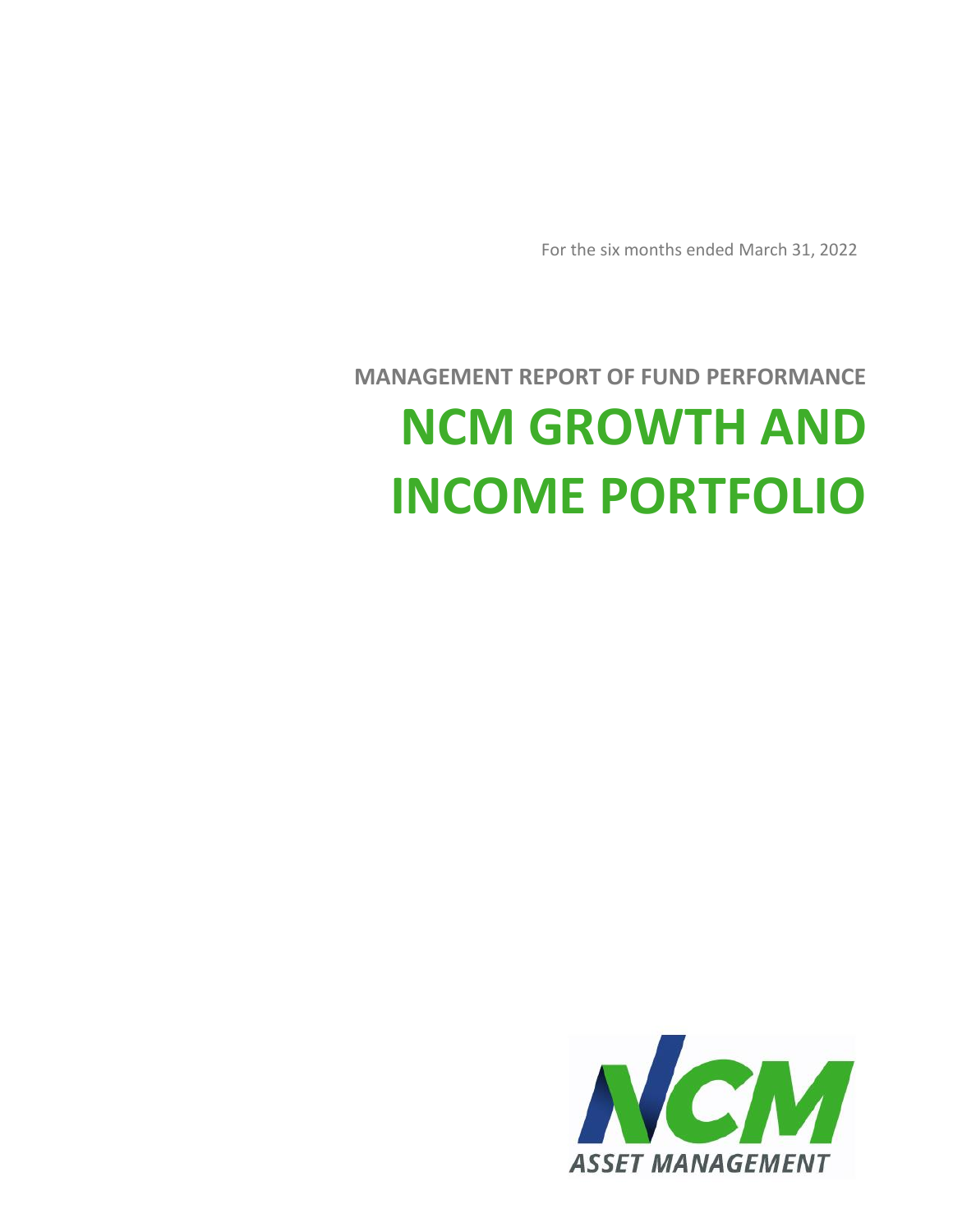# **MANAGEMENT REPORT OF FUND PERFORMANCE NCM GROWTH AND INCOME PORTFOLIO**

This interim management report of fund performance contains financial highlights but does not contain the interim financial statements of the investment fund. You can get a copy of the Fund's financial statements at your request, and at no cost, by calling toll free (877) 531-9355, by writing us at 1850, 333-7 th Avenue SW Calgary, Alberta T2P 2Z1 or by visiting our website at www.ncminvestments.com or SEDAR at www.sedar.com.

Security holders may also contact us using one of these methods to request a copy of the investment fund's proxy voting policies and procedures, proxy voting disclosure record, or quarterly portfolio disclosure.

#### **RESULTS OF OPERATIONS**

As of March 31, 2022, the six-month return for the NCM Growth and Income Portfolio was -0.2%. This performance compares to the Fund's benchmark, which had a return of 2.3% over the same period. The Fund's benchmark is 5% S&P 3-Month Canada Treasury Bill Index, 27.5% FTSE Canada Universe Bond Index, 22.5% S&P/TSX Composite Total Return Index, 31.5% Morningstar Developed Markets Target Market Exposure NR USD, 13.5% Morningstar Developed Markets Target Market Exposure NR EUR.

The Fund underperformed its benchmark over this period. The performance was a combination of mixed equity returns and strong fixed income relative performance over the past six months. The Fund has remained titled to Canada and the Canadian equity positions are a combination of NCM Core Canadian ("NCM CC") and NCM Income Growth Class ("NCM IG"). Together these two funds have been stronger than the Canadian benchmark adding absolute and relative value. Additionally, Canada has been among the best performing countries globally also adding positively to the Fund's relative performance from this regional tilt. The Fund's investments in NCM Core Global (including USA) have been a performance drag within the Fund. This NCM Fund has underperformed other global equity indices. The NCM Core Global is the primary reason for the Fund's underperformance over this period. The Fund maintains a relatively lower weight in global broad market investments, and this has provided relative returns value. The Funds positions in Non-North American investments were modestly lower absolutely and relatively over this period. The Fund holds positions in investments called global themes. Themed investments are represented by Exchange Traded Funds (ETFs) that track specific sectors and industries. Over the past six months this series of ETFs have added value to the Fund both in absolute terms and relative to other global indices. Fixed income markets' performance has been broadly lower due to a rising interest environment over this period. For example, this Fund's Bond benchmark is lower by 6.9% since September of last year. This Fund's positioning in shorter duration (maturity) fixed income investments has created a positive relative performance versus the Funds bond benchmark. NCM launched its Core Income Fund during this period and this Fund reduced its positions in fixed income ETFs and shifted its assets in to the new NCM Core Income Fund. The NCM Core Income Fund invests primarily in investment grade bonds.

The Fund's overall asset allocation between equities and fixed income has remained static since the last report and the position is considered neutral in its balance between these two asset classes. The main changes to this Fund's equity investments have been driven by volatility in markets caused by the conflict between Russia and the Ukraine. Our trading has reflected three goals. The first and second are to both reduce volatility and remain titled to Canada. This has been achieved by shifting a significant amount of our Canadian holdings from NCM IG to NCM CC. NCM IG has exposure to smaller companies which can exhibit higher price fluctuations while NCM CC has, as its mandate, a low volatility profile. The expectation is that NCM CC will provide the Canadian value characteristic we find attractive while doing so with lower price fluctuations.

The third goal was to take profits. We reduced our weight and took some profits in one of our themed investments, the Global Agriculture ETF ("ETF: COW"). This ETF has responded to the grains supply disruption caused by the conflict in Europe. Russia and the Ukraine are major global producers of wheat and corn and these disruptions in agriculture production have caused prices in grains, vegetable oils and fertilizers to skyrocket. The ETF: COW has seen its price skyrocket in turn. The ETF: COW's price increase is over 35% since September last year and much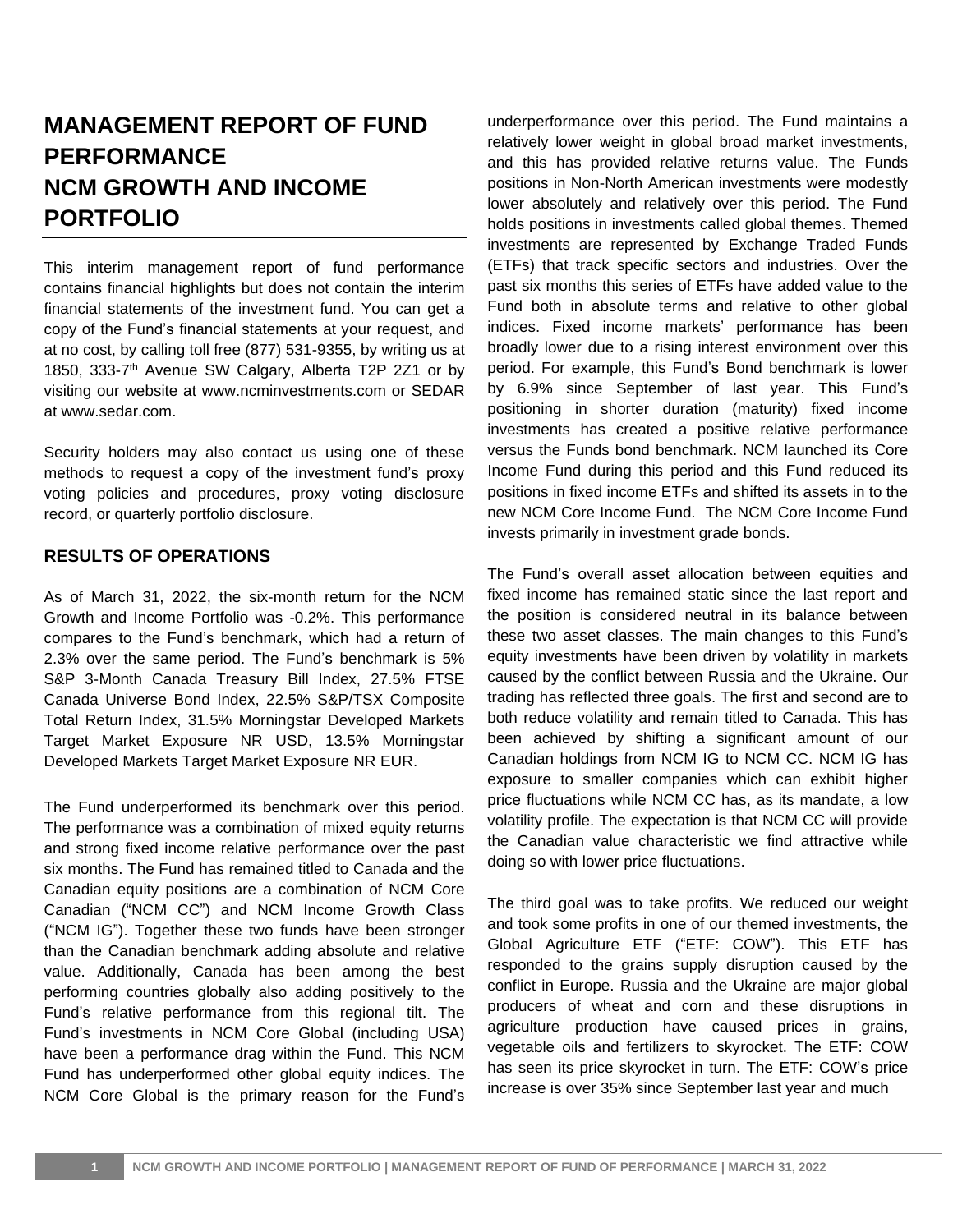#### **RESULTS OF OPERATIONS (continued)**

of this (+ 21%) since the invasion began. The proceeds of this sale were directed to a higher weight in NCM CC and to top up the Global Infrastructure ETF. It is our belief that Infrastructure spending (one of our global themes) will be an enduring result of this conflict whereas the cessation of hostilities might see the ETF: COW retreat.

The equity positions in the Fund remain tilted toward Canada and Non-North American indices. The manager believes that the targeted regions for higher allocations represent higher relative value. While the environment for stocks in general remains constructive, there are numerous events unfolding that will likely cause elevated volatility. These events include valuations corrections impacting USA markets, tightening central banks, flaring and unexpected inflation, pandemic related unknowns and of course, the conflict in Europe.

The net assets have increased by 6% with net assets decreasing from \$32,005,131 to \$30,142,314, \$101,692 of this change is attributable to negative investment performance and \$1,761,125 was due to negative net contributions to the Fund.

#### **RELATED PARTY TRANSACTIONS**

Management fees of \$179,597 were paid to NCM Asset Management Ltd. ("NCM"), the Fund's Manager and Portfolio Manager. Management fees are 1.85% for Series A and Series T6 and 0.85% for Series F and Series F6, of the series net asset value of the Fund and are calculated and paid monthly. Series M units are not available for general public purchase. The Manager and its affiliates offer wealth management services including fee-based and managed accounts under the Cumberland Private Wealth brand, and the Series M units are intended for such accounts. There is no management fee attached to Series M. In addition, administrative fees of \$9,219 were paid to NCM. Administration fees are charged by NCM at or below cost. They relate to accounting, trading, record keeping, compliance, and other administrative costs.

NCM has agreed to absorb certain expenses associated with the Fund recorded in the financial statements, at March 31, 2022, in the amount of \$59,821.

### **FINANCIAL HIGHLIGHTS**

The following tables show selected key financial information about the Fund's units and are intended to help you understand the Fund's financial performance for the fiscal period indicated. This information is derived from the Fund's audited annual financial statements and unaudited interim financial statements.

#### **Net asset value (NAV) per unit (1)**

| Series A                                     | 2022   | 2021   |        | 2020 2019 (4) |
|----------------------------------------------|--------|--------|--------|---------------|
| Net Asset Value, beginning of period         | 28.95  | 26.59  | 26.15  | 25.00         |
| Increase (decrease) from operations:         |        |        |        |               |
| Total revenue                                | 0.24   | 0.58   | 0.58   | 0.70          |
| Total expenses                               | (0.28) | (0.57) | (0.51) | (0.53)        |
| Realized gains (losses) for the period       | 1.40   | 1.50   | 1.02   | 0.11          |
| Unrealized gains (losses) for the period     | (1.52) | 2.17   | (0.57) | 2.10          |
| Total increase (decrease) from<br>operations | (0.16) | 3.68   | 0.52   | 2.38          |
| <b>Distributions:</b>                        |        |        |        |               |
| From income                                  | (1.90) | (1.29) | (0.21) | (0.16)        |
| From dividends                               | Nil    | Nil    | Nil    | Nil           |
| From capital gains                           | Nill   | Nill   | Nil    | Nil           |
| Total distributions <sup>(2)</sup>           | (1.90) | (1.29) | (0.21) | (0.16)        |
| Net Asset Value, end of period (3)           | 26.93  | 28.95  | 26.59  | 26.15         |

| Series F                                     | 2022   | 2021   |        | 2020 2019 (5) |
|----------------------------------------------|--------|--------|--------|---------------|
| Net Asset Value, beginning of period         | 29.90  | 27.17  | 26.43  | 25.00         |
| Increase (decrease) from operations:         |        |        |        |               |
| Total revenue                                | 0.26   | 0.60   | 0.61   | 0.72          |
| Total expenses                               | (0.13) | (0.28) | (0.24) | (0.25)        |
| Realized gains (losses) for the period       | 1.44   | 1.55   | 1.10   | 0.10          |
| Unrealized gains (losses) for the period     | (1.63) | 2.17   | (0.76) | 2.41          |
| Total increase (decrease) from<br>operations | (0.06) | 4.04   | 0.71   | 2.98          |
| <b>Distributions:</b>                        |        |        |        |               |
| From income                                  | (1.97) | (1.32) | (0.21) | (0.16)        |
| From dividends                               | Nill   | Nil    | Nil    | Nil           |
| From capital gains                           | Nil    | Nil    | Nil    | Nil           |
| Total distributions <sup>(2)</sup>           | (1.97) | (1.32) | (0.21) | (0.16)        |
| Net Asset Value, end of period (3)           | 27.96  | 29.90  | 27.17  | 26.43         |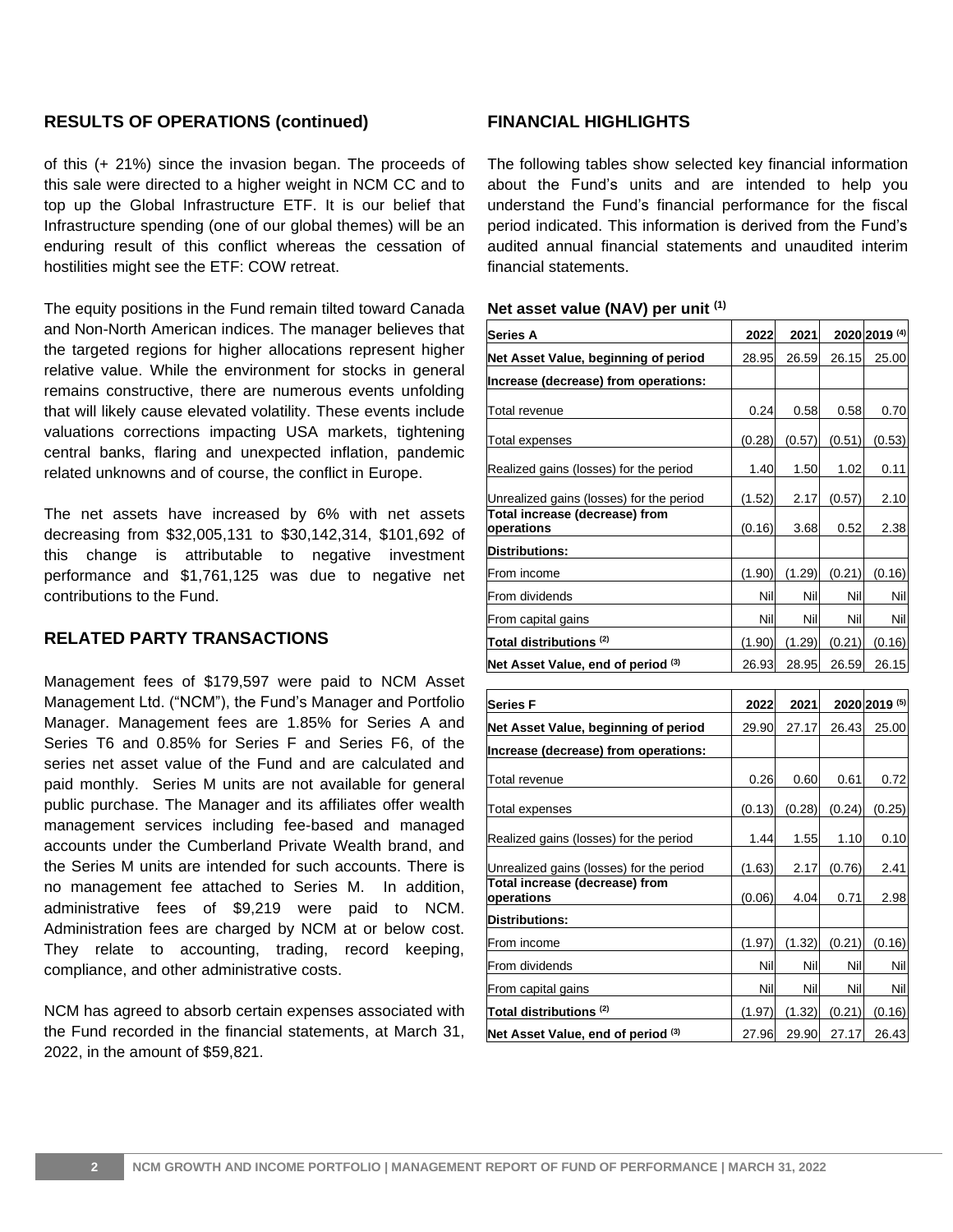#### **FINANCIAL HIGHLIGHTS (continued)**

## **Net asset value (NAV) per unit (1) (continued)**

| <b>Series T6</b>                             | 2022   | 2021   |        | 2020 2019 (6) |
|----------------------------------------------|--------|--------|--------|---------------|
| Net Asset Value, beginning of period         | 26.48  | 24.79  | 25.76  | 25.91         |
| Increase (decrease) from operations:         |        |        |        |               |
| Total revenue                                | 0.22   | 0.55   | 0.70   | 0.22          |
| Total expenses                               | (0.25) | (0.51) | (0.47) | (0.10)        |
| Realized gains (losses) for the period       | 1.31   | 1.42   | 1.16   |               |
| Unrealized gains (losses) for the period     | (1.46) | 1.96   | 0.19   | 0.12          |
| Total increase (decrease) from<br>operations | (0.18) | 3.42   | 1.58   | 0.24          |
| <b>Distributions:</b>                        |        |        |        |               |
| From income                                  | (0.99) | (1.76) | (1.56) | (0.39)        |
| From dividends                               | Nil    | Nil    | Nil    | Nil           |
| From capital gains                           | Nil    | Nil    | Nil    | Nil           |
| Total distributions <sup>(2)</sup>           | (0.99) | (1.76) | (1.56) | (0.39)        |
| Net Asset Value, end of period (3)           | 25.33  | 26.48  | 24.79  | 25.76         |

| Series F6                                      | 2022   | 2021   |        | 2020 2019 (7) |
|------------------------------------------------|--------|--------|--------|---------------|
| Net Asset Value, beginning of period           | 26.77  | 24.61  | 25.32  | 22.95         |
| Increase (decrease) from operations:           |        |        |        |               |
| Total revenue                                  | 0.23   | 0.54   | 0.52   | 0.48          |
| Total expenses                                 | (0.13) | (0.26) | (0.23) | (0.18)        |
| Realized gains (losses) for the period         | 1.33   | 1.40   | 0.93   | 0.07          |
| Unrealized gains (losses) for the period       | (1.38) | 2.05   | (0.44) | 1.88          |
| Total increase (decrease) from<br>operations   | 0.05   | 3.73   | 0.78   | 2.25          |
| <b>Distributions:</b>                          |        |        |        |               |
| From income                                    | (0.79) | (1.54) | (1.55) | (1.24)        |
| From dividends                                 | Nil    | Nil    | Nil    | Nil           |
| From capital gains                             | Nil    | Nil    | Nil    | Nill          |
| Total distributions ${}^{\textrm{\tiny{(2)}}}$ | (0.79) | (1.54) | (1.55) | (1.24)        |
| Net Asset Value, end of period (3)             | 25.93  | 26.77  | 24.61  | 25.32         |

| <b>Series M</b>                          | 2022   | 2021   |        | 2020 2019 (8) |
|------------------------------------------|--------|--------|--------|---------------|
| Net Asset Value, beginning of period     | 30.47  | 27.43  | 26.44  | 26.29         |
| Increase (decrease) from operations:     |        |        |        |               |
| Total revenue                            | 0.26   | 0.60   | 0.65   | 0.19          |
| <b>Total expenses</b>                    |        | (0.02) | 0.02   |               |
| Realized gains (losses) for the period   | 1.47   | 1.59   | 1.08   | (0.01)        |
| Unrealized gains (losses) for the period | (1.59) | 2.19   | (1.13) | (0.03)        |
| Total increase (decrease) from           | 0.14   | 4.36   | 0.62   | 0.15          |

| <b>Series M</b>                                | 2022   | 2021   |        | 2020 2019 (8) |
|------------------------------------------------|--------|--------|--------|---------------|
| operations                                     |        |        |        |               |
| <b>Distributions:</b>                          |        |        |        |               |
| From income                                    | (2.01) | (1.34) | (0.21) | Nill          |
| From dividends                                 | Nill   | Nil    | Nil    | Nil           |
| From capital gains                             | Nil    | Nill   | Nil    | Nil           |
| Total distributions ${}^{\textrm{\tiny{(2)}}}$ | (2.01) | (1.34) | (0.21) | Nil           |
| Net Asset Value, end of period (3)             | 28.62  | 30.47  | 27.43  | 26.44         |

- *(1) This information is provided as at March 31, 2022 and September 30, thereafter, in accordance with International Financial Reporting Standards.*
- *(2) Distributions, if any, are reinvested in additional units or paid in cash when requested.*
- *(3) Net asset value and distributions are based on the actual number of units outstanding at the relevant time. The increase (decrease) from operations is based on the weighted average number of units outstanding over the financial period. Due to the different methods of calculating individual components of the table, the sum of the individual components will not necessarily equal the ending net asset value.*
- *(4) Series A commenced operations October 1, 2018.*
- *(5) Series F commenced operations October 1, 2018.*

*(6) Series T6 commenced operations July 19, 2019.*

- *(7) Series F6 commenced operations December 21, 2018.*
- *(8) Series M commenced operations September 16, 2019.*

#### **Ratios and Supplemental Data (1)**

| Series A                              |        | 2022<br>2021         |        | 2020 2019 (5) |
|---------------------------------------|--------|----------------------|--------|---------------|
| Net Assets (000's of \$)              | 12,577 | 13,825               | 13,930 | 9,877         |
| Number of units outstanding (000's)   | 467    | 478                  | 524    | 378           |
| Management expense ratio (MER) (2)    |        | 2.51%<br>2.52%       | 2.41%  | 2.43%         |
| MER before waivers or absorptions (2) | 2.90%  | 2.86%                | 2.89%  | 3.33%         |
| Portfolio turnover rate (3)           |        | 24.68% 56.30% 72.89% |        | 5.43%         |
| Trading expense ratio (4)             | 0.05%  | 0.06%                | 0.08%  | 0.09%         |
| Net asset value per unit              | 26.93  | 28.95                | 26.59  | 26.15         |

| <b>Series F</b>                       | 2022   | 2021   |                      | 2020 2019 (6) |
|---------------------------------------|--------|--------|----------------------|---------------|
| Net Assets (000's of \$)              | 15.385 | 15.797 | 14.177               | 6,904         |
| Number of units outstanding (000's)   | 550    | 528    | 522                  | 261           |
| Management expense ratio (MER) (2)    | 1.43%  | 1.43%  | 1.34%                | 1.34%         |
| MER before waivers or absorptions (2) | 1.81%  | 1.78%  | 1.82%                | 2.24%         |
| Portfolio turnover rate (3)           |        |        | 24.68% 56.30% 72.89% | 5.43%         |
| Trading expense ratio (4)             | 0.05%  | 0.06%  | 0.08%                | 0.09%         |
| Net asset value per unit              | 27.96  | 29.90  | 27.17                | 26.43         |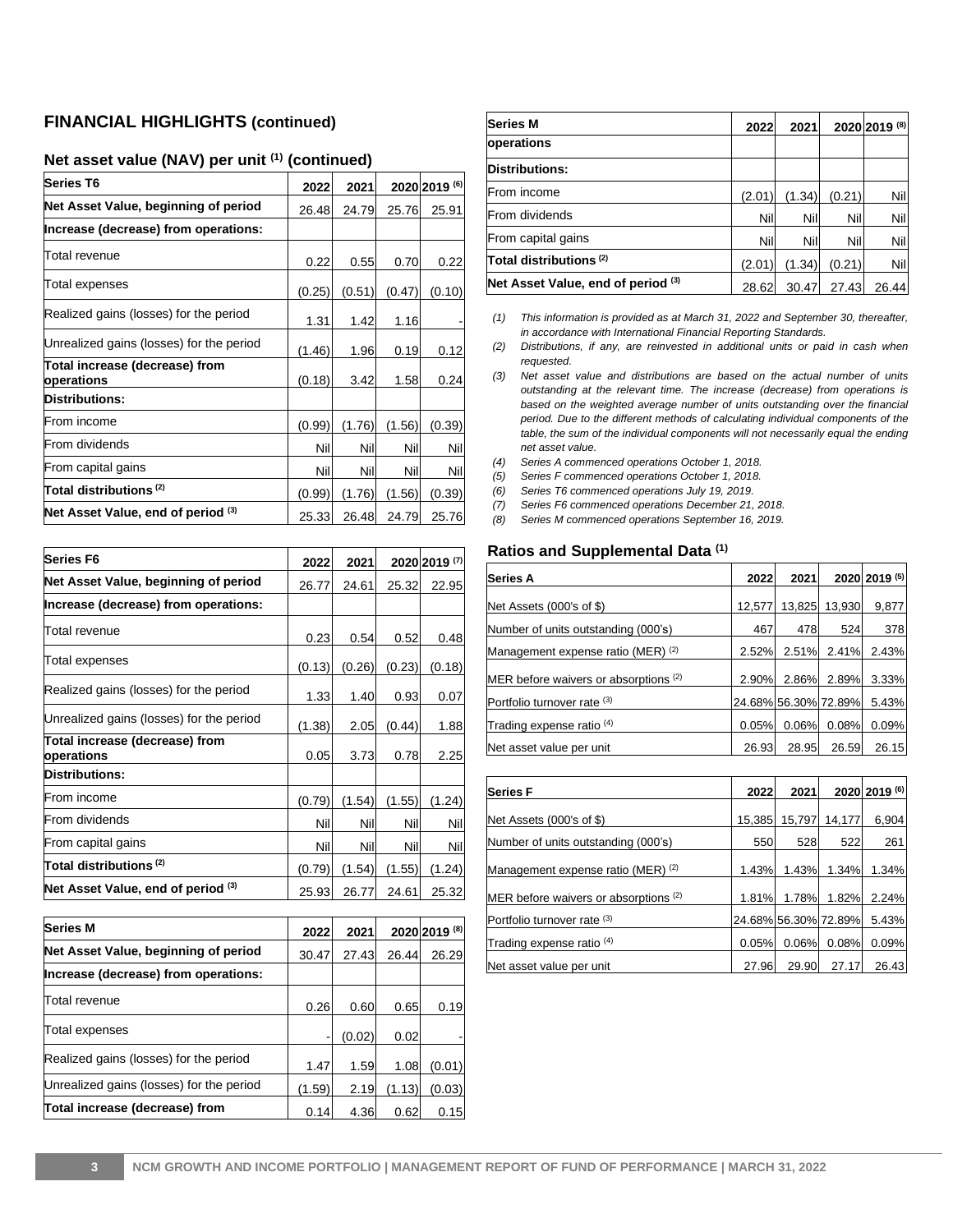#### **FINANCIAL HIGHLIGHTS (continued)**

| Series T6                             | 2022  | 2021  |                      | 2020 2019 (7) |
|---------------------------------------|-------|-------|----------------------|---------------|
| Net Assets (000's of \$)              | 155   | 212   | 149                  | 49            |
| Number of units outstanding (000's)   | 6     |       | 6                    |               |
| Management expense ratio (MER) (2)    |       |       | 2.45% 2.43% 2.31%    | 2.44%         |
| MER before waivers or absorptions (2) |       |       | 2.83% 2.78% 2.79%    | 3.55%         |
| Portfolio turnover rate (3)           |       |       | 24.68% 56.30% 72.89% | 5.43%         |
| Trading expense ratio <sup>(4)</sup>  | 0.05% | 0.06% | 0.08%                | 0.09%         |
| Net asset value per unit              | 25.33 | 26.47 | 24.79                | 25.76         |

#### **Net asset value (NAV) per unit (1) (continued)**

| Series F6                             | 2022      | 2021                 |       | 2020 2019 (8) |
|---------------------------------------|-----------|----------------------|-------|---------------|
| Net Assets (000's of \$)              | 1,295     | 1,505                | 1,611 | 2,058         |
| Number of units outstanding (000's)   | <b>50</b> | 56                   | 65    | 81            |
| Management expense ratio (MER) (2)    | 1.50%     | 1.48%                | 1.35% | 1.35%         |
| MER before waivers or absorptions (2) | 1.88%     | 1.83%                | 1.83% | 2.26%         |
| Portfolio turnover rate (3)           |           | 24.68% 56.30% 72.89% |       | 5.43%         |
| Trading expense ratio <sup>(4)</sup>  | 0.05%     | 0.06%                | 0.08% | 0.09%         |
| Net asset value per unit              | 25.93     | 26.77                | 24.61 | 25.32         |

| <b>Series M</b>                       | 2022  | 2021                 |       | 2020 2019 (9) |
|---------------------------------------|-------|----------------------|-------|---------------|
| Net Assets (000's of \$)              | 731   | 666                  | 722   |               |
| Number of units outstanding (000's)   | 26    | 22                   | 26    | 0.04          |
| Management expense ratio (MER) (2)    | 0.54% | 0.51%                | 0.39% | 0.39%         |
| MER before waivers or absorptions (2) | 0.92% | 0.86%                | 0.87% | 1.29%         |
| Portfolio turnover rate (3)           |       | 24.68% 56.30% 72.89% |       | 5.43%         |
| Trading expense ratio <sup>(4)</sup>  | 0.05% | 0.06%                | 0.08% | 0.09%         |
| Net asset value per unit              | 28.62 | 30.47                | 27.43 | 26.44         |

*(1) This information is provided as at March 31, 2022 and September 30, thereafter, in accordance with International Financial Reporting Standards.*

- *(2) Management expense ratio (MER) is based on the Funds total expenses for the stated period including the Funds proportionate share of the expenses of the underlying funds and is expressed as an annualized percentage of daily average net asset value of the period. As such, the MERs presented for the Funds is all -inclusive and includes the portion of MERs of the other funds attributable to the investment.*
- *(3) The Fund's portfolio turnover rate indicates how actively the Fund's Portfolio Manager manages its portfolio investments. A portfolio turnover rate of 100% is equivalent to the Fund buying and selling all the securities in its portfolio once in the course of a period. The higher the Fund's portfolio turnover rate in a period, the greater the trading costs payable by the Fund in the period, and the greater the chance of an investor receiving taxable capital gains in the period. There is not necessarily a relationship between a high turnover rate and performance of the Fund.*
- *(4) The trading expense ratio represents total commissions and other portfolio transaction costs expressed as an annualized percentage of daily average net assets during the period.*
- *(5) Series A commenced operations October 1, 2018.*
- *(6) Series F commenced operations October 1, 2018*
- *(7) Series T6 commenced operations July 19, 2019.*
- *(8) Series F6 commenced operations December 21, 2018. (9) Series M commenced operations September 16, 2019.*

#### **MANAGEMENT FEES**

The Fund pays an annual management fee of 1.85% for Series A and Series T6 units, and 0.85% for Series F and Series F6 units, multiplied by the series net asset value of the Fund, to NCM, the Fund's Manager and Portfolio Manager. Management fees are calculated and paid monthly. There is no management fee attached to Series M. For the six months ended March 31, 2022, management fees amounted to \$179,597. NCM paid servicing commissions of \$62,722 (i.e. 34.92%) from these management fees to investment dealers. NCM Also received fees for portfolio management and administrative services with respect to this Fund as well as other Funds in the NCM group.

#### **PAST PERFORMANCE**

The charts below illustrate the performance of the Fund since inception in percentages. These charts reflect the performance you would have received if you invested in the Fund on the first day of the year through the last day of the year.

They assume that all distributions made by the Fund in the years shown are reinvested in additional securities of the Fund. They do not take into account sales, redemption, distribution or other optional charges which would have reduced returns or performance. Each year the Fund's performance has changed and past performance does not guarantee future performance.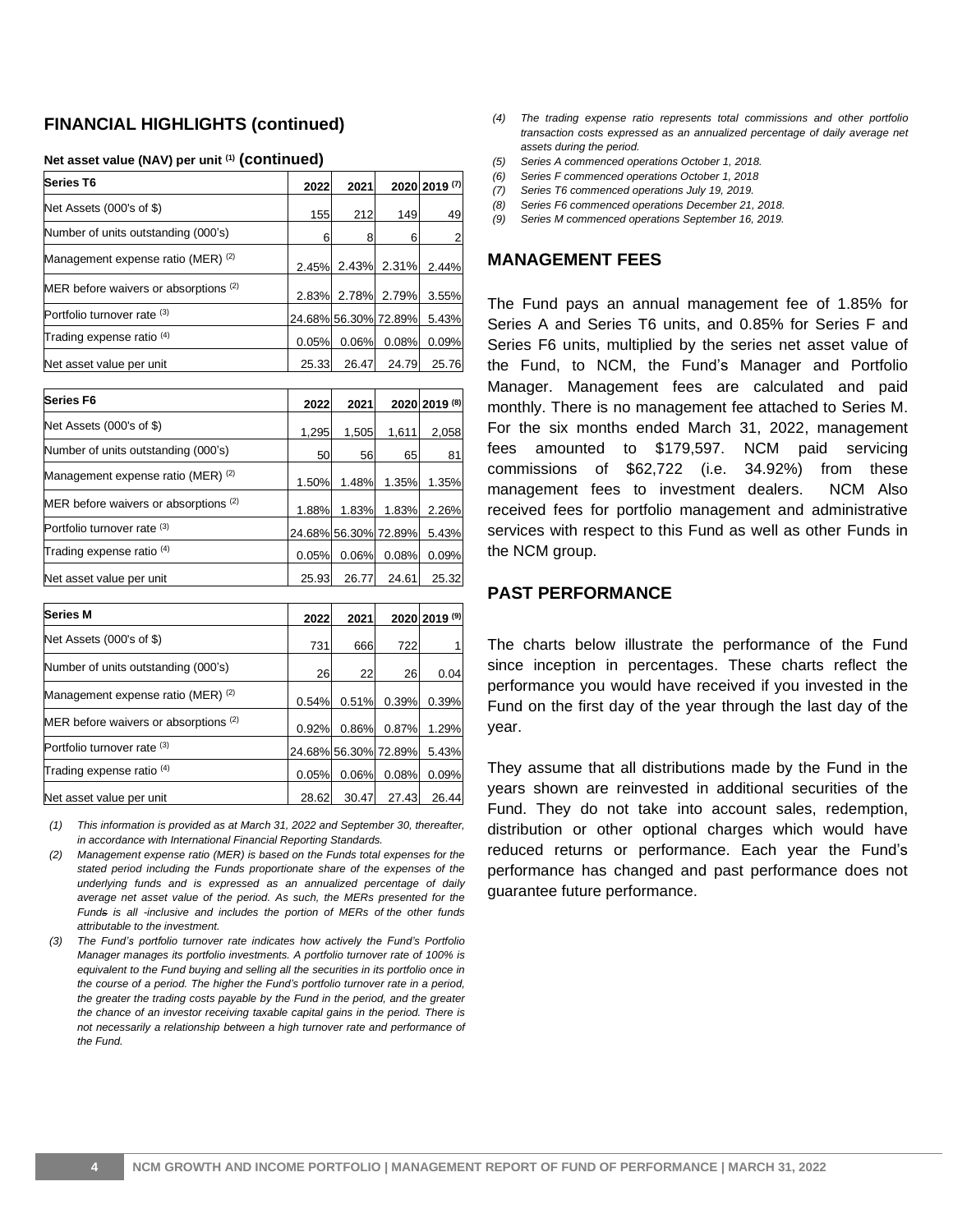## **YEAR BY YEAR RETURNS**







From September 28, 2018 to September 30, 2018 then October 1 to September 30 until 2022 which is from October 1, 2021<br>to March 31, 2022.







**Series F6**



**Series M**



From September 16, 2019 to September 30, 2019 then October 1 to September 30 until 2022 which is from October 1, 2021<br>to March 31, 2022.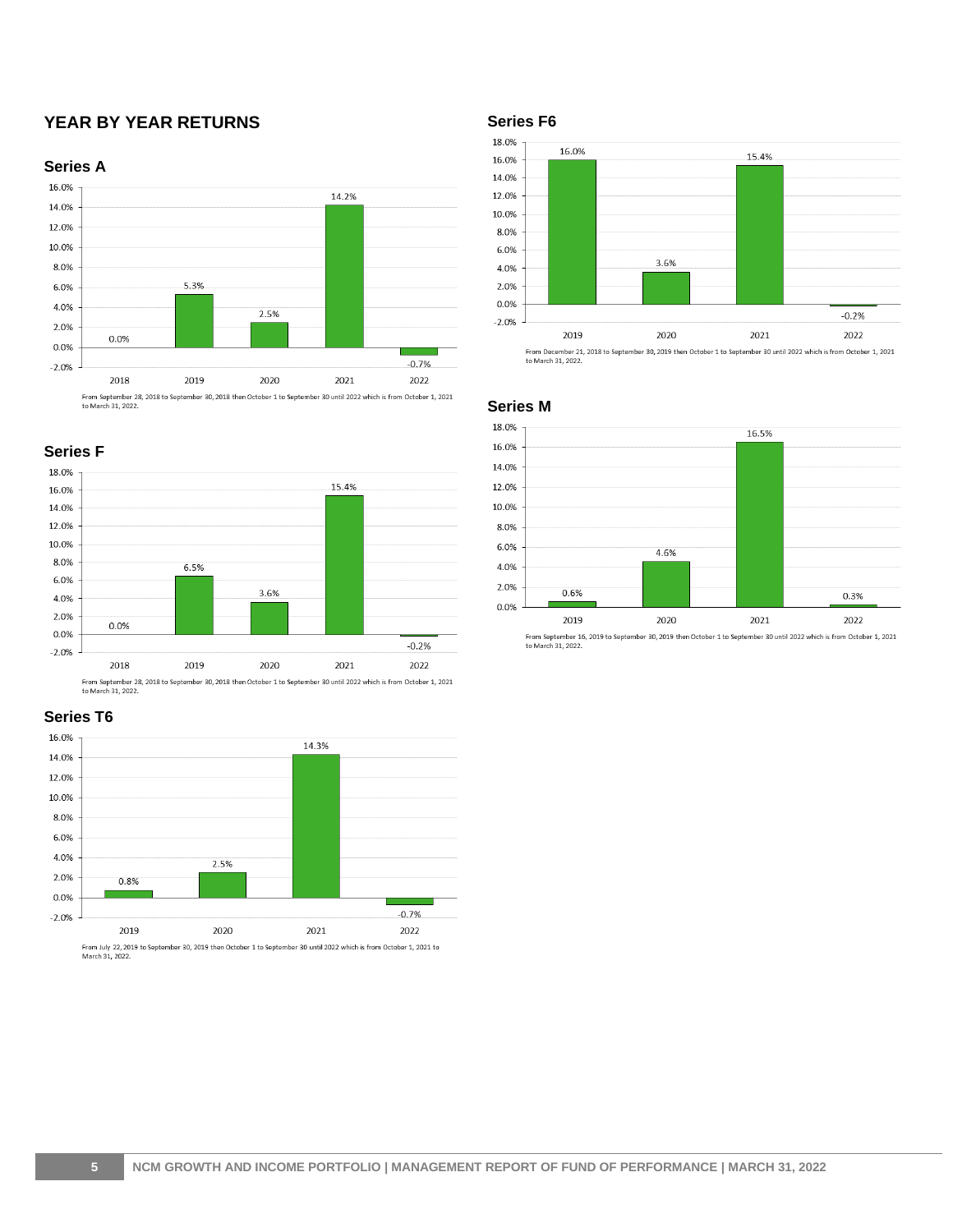### **ANNUAL COMPOUND RETURNS**

The following table shows the percent compounded returns to March 31, 2022 for each series of the Fund for the periods indicated.

It also shows the returns for the Fund's benchmark, which is 5% S&P 3-Month Canada Treasury Bill Index, 27.5% FTSE Canada Universe Bond Index, 22.5% S&P/TSX Composite Total Return Index, 31.5% Morningstar Developed Markets Target Market Exposure NR USD, 13.5% Morningstar Developed Markets Target Market Exposure NR EUR.

|                                                              | <b>Series</b><br>Α | <b>Series</b><br>F | <b>Series</b><br>T6 | <b>Series</b><br>F <sub>6</sub> | <b>Series</b><br>М | Index |
|--------------------------------------------------------------|--------------------|--------------------|---------------------|---------------------------------|--------------------|-------|
| One year<br>Three                                            | 4.6%               | 5.8%               | 4.7%                | 5.7%                            | 6.7%               | 8.3%  |
| Year*<br>Since<br>Inception*<br>- Series A<br>(September     | 6.5%               | 7.6%               |                     | 7.6%                            |                    | 10.2% |
| 28, 2018)<br>Since<br>Inception*<br>- Series F<br>(September | 5.9%               |                    |                     |                                 |                    | 9.1%  |
| 28, 2018)<br>Since<br>Inception*<br>- Series T6<br>(July 22, |                    | 7.1%               |                     |                                 |                    | 9.1%  |
| 2019)<br>Since<br>Inception*<br>- Series F6<br>(December     |                    |                    | 6.1%                |                                 |                    | 9.9%  |
| 21, 2018)<br>Since<br>Inception*<br>- Series M<br>(September |                    |                    |                     | 10.4%                           |                    | 13.1% |
| 16, 2019)<br>* annualized                                    |                    |                    |                     |                                 | 8.4%               | 10.2% |

### **SUMMARY OF INVESTMENT PORTFOLIO**

The following investments were held by the Fund as at March 31, 2022.

|                                                  | Percent of |
|--------------------------------------------------|------------|
| <b>Investments</b>                               | net assets |
| Vanguard FTSE Developed All Cap ex North America |            |
| Index ETF (CAD Hedged)                           | 13.6%      |
| NCM Core Global ETF Series                       | 12.4%      |
| NCM Core Canadian, Series 'R'                    | 12.1%      |
| NCM Core Income Fund, Series 'R'                 | 11.6%      |
| <b>BMO Short Provincial Bond Index ETF</b>       | 9.6%       |
| SPDR Bloomberg Short Term High Yield Bond ETF    | 5.7%       |

| <b>NCM Income Growth Class Series I</b>        | 5.6%            |
|------------------------------------------------|-----------------|
| <b>BMO Global Infrastructure Index ETF</b>     | 4.2%            |
| iShares Global Real Estate Index ETF           | 3.9%            |
| NCM Core Global, Series 'R'                    | 3.6%            |
| NCM Core International, Series 'R'             | 3.3%            |
| iShares S&P Global Water Index Fund            | 2.9%            |
| BMO High Yield US Corporate Bond Hedged to CAD |                 |
| <b>Index ETF</b>                               | 2.6%            |
| Evolve Cyber Security Index Fund               | 2.3%            |
| Evolve Automobile Innovation Index Fund        | 2.2%            |
| iShares Global Agriculture Index ETF           | 1.5%            |
| Invesco Dynamic Leisure and Entertainment ETF  | 1.3%            |
| iShares Global Clean Energy ETF                | 1.3%            |
| <b>Total Securities</b>                        | 99.7%           |
| Other                                          |                 |
| Cash and cash equivalents                      | 0.3%            |
| Other assets - net of liabilities              | $0.0\%$         |
|                                                |                 |
| Total net asset value                          | 100.0%          |
| <b>Industry Sectors</b>                        |                 |
| Energy                                         | 1.0%            |
| <b>Materials</b>                               | 0.8%            |
|                                                |                 |
|                                                |                 |
| Industrials                                    | 1.4%            |
| <b>Consumer Discretionary</b>                  | 0.7%            |
| <b>Consumer Staples</b>                        | 0.5%            |
| <b>Health Care</b>                             | 0.3%            |
| Financials                                     | 1.9%            |
| Information Technology                         | 0.6%            |
| <b>Communication Services</b>                  | 0.4%            |
| <b>Utilities</b>                               | 0.2%            |
| <b>Real Estate</b><br><b>Bonds</b>             | 0.5%            |
|                                                | 19.3%           |
| <b>Exchange Traded Funds</b>                   | 48.3%           |
| <b>Preferred Shares</b>                        | 0.2%            |
| Other<br>Total                                 | 23.9%<br>100.0% |

The investments held by the Fund change due to ongoing portfolio transactions. A revised summary is posted on our website at www.ncminvestments.com no later than 60 days after each quarter end.

#### **OTHER MATERIAL INFORMATION**

The simplified prospectus and all other Fund related materials can be obtained by calling us toll-free at (877) 531- 9355, by writing to us at 1850, 333-7<sup>th</sup> Avenue SW Calgary, Alberta T2P 2Z1 or from our website at [www.ncminvestments.com.](http://www.ncminvestments.com/)